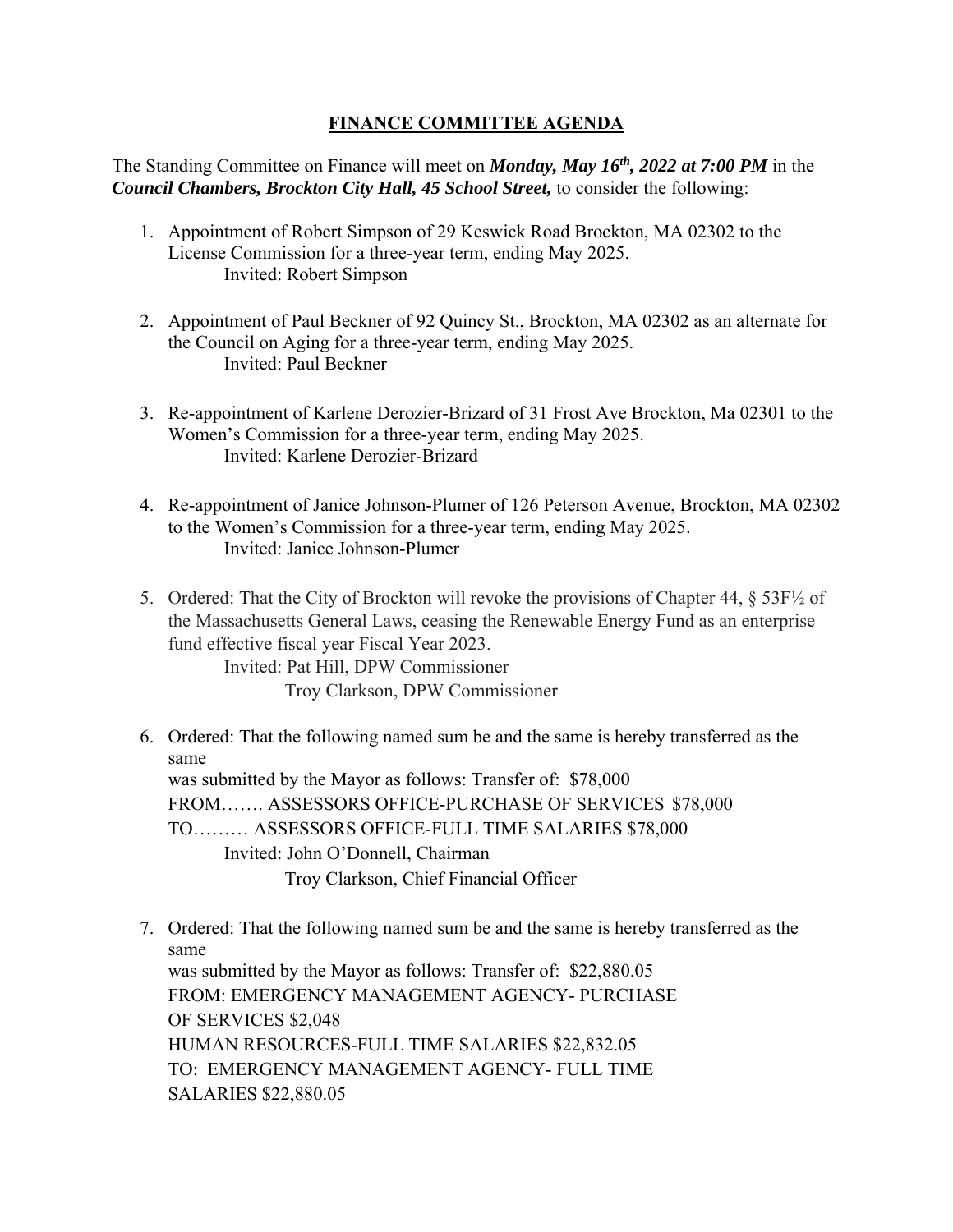Invited: Stephan Hooke, Director Troy Clarkson, Chief Financial Officer

- same 8. Ordered: That the following named sum be and the same is hereby transferred as the was submitted by the Mayor as follows: Transfer of: \$61,128 FROM: LAW DEPARTMENT-PURCHASE OF SERVICES \$20,000 HUMAN RESOURCES-FULL TIME SALARIES \$41,128 TO: LAW DEPARTMENT-FULL TIME SALARIES \$61,128 Invited: Megan Bridges, City Solicitor Troy Clarkson, Chief Financial Officer
- same 9. Ordered: That the following named sum be and the same is hereby transferred as the was submitted by the Mayor as follows: Transfer of: \$50,000 From: Department of Public Works- Highway- Personal Services- Other Than Overtime To: Department of Public Works- Highway- Personal Services- Overtime (This transfer is necessary in order to cover projected overtime expenses and emergencies for the remainder of the fiscal year.) Invited: Pat Hill, DPW Commissioner

Troy Clarkson, Chief Financial Officer

10. Ordered: That the City of Brockton appropriates the amount of Sixteen Million Dollars (\$16,000,000) to pay costs of designing, reconstructing and rehabilitating the City's sewer system, including, but not limited to cleaning, inspecting and relining sewer lines and mains, manhole rehabilitation, bypass pumping and all other costs incidental and related thereto. To meet this appropriation the City Treasurer, with the approval of the Mayor, is authorized to borrow said amount under G.L. c. 44, §8(4), or pursuant to any other enabling authority, and to issue bonds or notes of the City therefor. Further Ordered: That the City Treasurer is authorized to file an application with The Commonwealth of Massachusetts' Municipal Finance Oversight Board to qualify under G.L. c. 44A any and all bonds or notes of the City authorized by this vote, and to provide such information and execute such documents as the Municipal Finance Oversight Board of The Commonwealth of Massachusetts may require.

Invited: Pat Hill, DPW Commissioner

Martin Brophy, Treasurer Troy Clarkson, Chief Financial Officer

11. Ordered: That the City of Brockton appropriates the amount of Six Hundred Thousand Dollars (\$600,000) to pay costs of conducting a lead service line inventory and creating a detailed electronic database and map of the City's water service lines, including the payment of all costs incidental and related thereto. To meet this appropriation the City Treasurer, with the approval of the Mayor, is authorized to borrow said amount under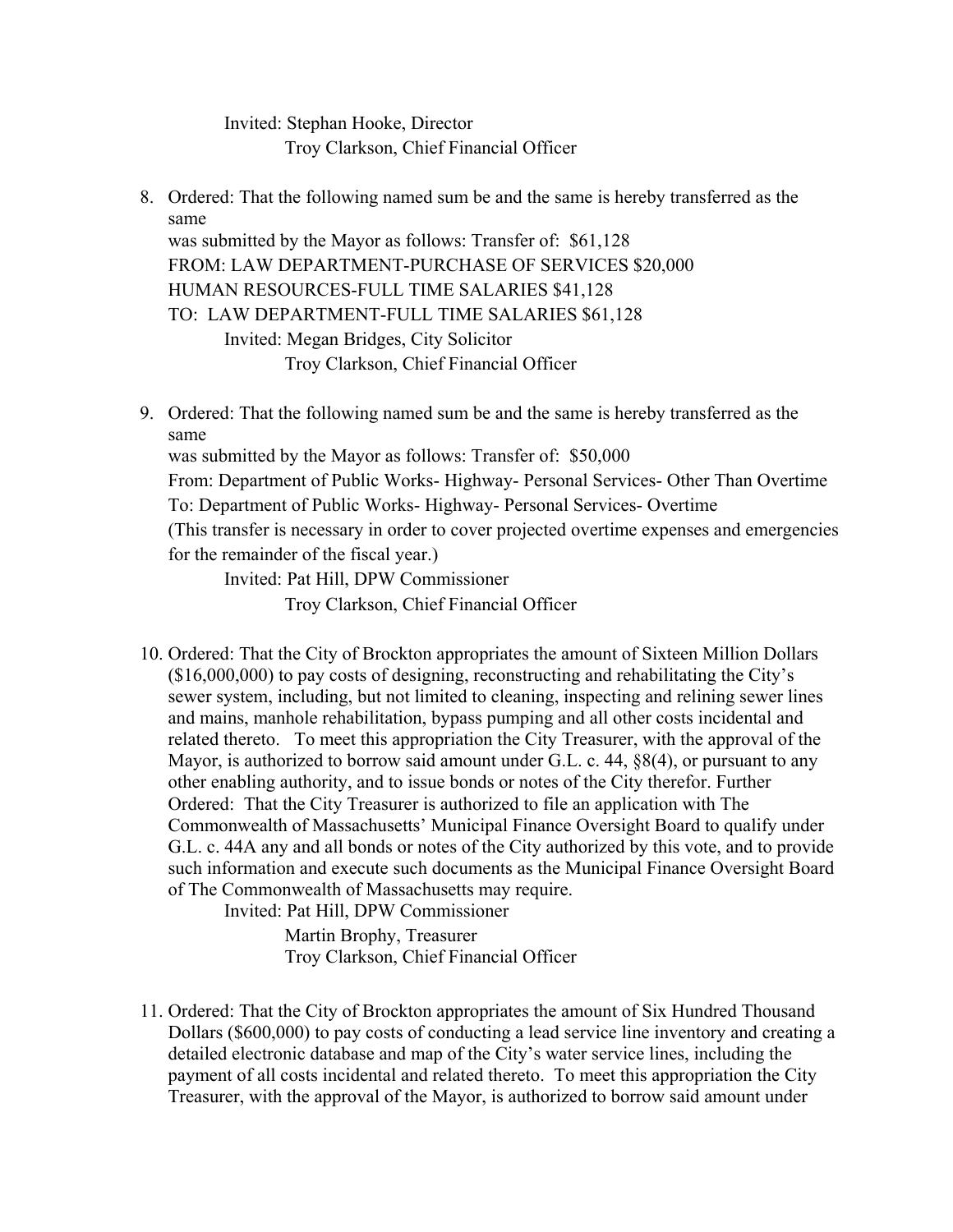G.L. c. 44, §7(7), or pursuant to any other enabling authority, and to issue bonds or notes of the City therefor. Further Ordered: That the City Treasurer is authorized to file an application with The Commonwealth of Massachusetts' Municipal Finance Oversight Board to qualify under G.L. c. 44A any and all bonds or notes of the City authorized by this vote, and to provide such information and execute such documents as the Municipal Finance Oversight Board of The Commonwealth of Massachusetts may require. Invited: Pat Hill, DPW Commissioner

Martin Brophy, Treasurer Troy Clarkson, Chief Financial Officer

12. Ordered: That the City of Brockton appropriates the amount of Thirty-Four Million, Eight Hundred Thousand Dollars (\$34,800,000) to pay costs of designing, constructing, equipping and furnishing an advanced water reclamation facility (AWRF) necessary for the efficient disposal of biosolids, which project will include, but not be limited to, demolition of the existing incinerator, installation of new sludge thermal dryers, sludge conveyance equipment and all other ancillary systems and any other related repairs and upgrades to the AWRF, and including the payment of all costs incidental and related thereto. To meet this appropriation the City Treasurer, with the approval of the Mayor, is authorized to borrow said amount under G.L. c. 44,  $\S7(1)$ ,  $\S8(14)$ , or pursuant to any other enabling authority, and to issue bonds or notes of the City therefor. Further Ordered: That the City Treasurer is authorized to file an application with The Commonwealth of Massachusetts' Municipal Finance Oversight Board to qualify under G.L. c. 44A any and all bonds or notes of the City authorized by this vote, and to provide such information and execute such documents as the Municipal Finance Oversight Board of The Commonwealth of Massachusetts may require.

> Invited: Pat Hill, DPW Commissioner Martin Brophy, Treasurer Troy Clarkson, Chief Financial Officer

- same 13. Ordered: That the following named sum be and the same is hereby transferred as the was submitted by the Mayor as follows: Transfer of: \$48,011.95 From: Department of Public Works- Highway- Snow Removal To: Department of Public Works- Highway- Personal Services- Other Than Overtime Invited: Pat Hill, DPW Commissioner Troy Clarkson, Chief Financial Officer
- same 14. Ordered: That the following named sum be and the same is hereby transferred as the was submitted by the Mayor as follows: Transfer of: \$635,456.00 From: Department of Public Works- Highway- Purchase of Services